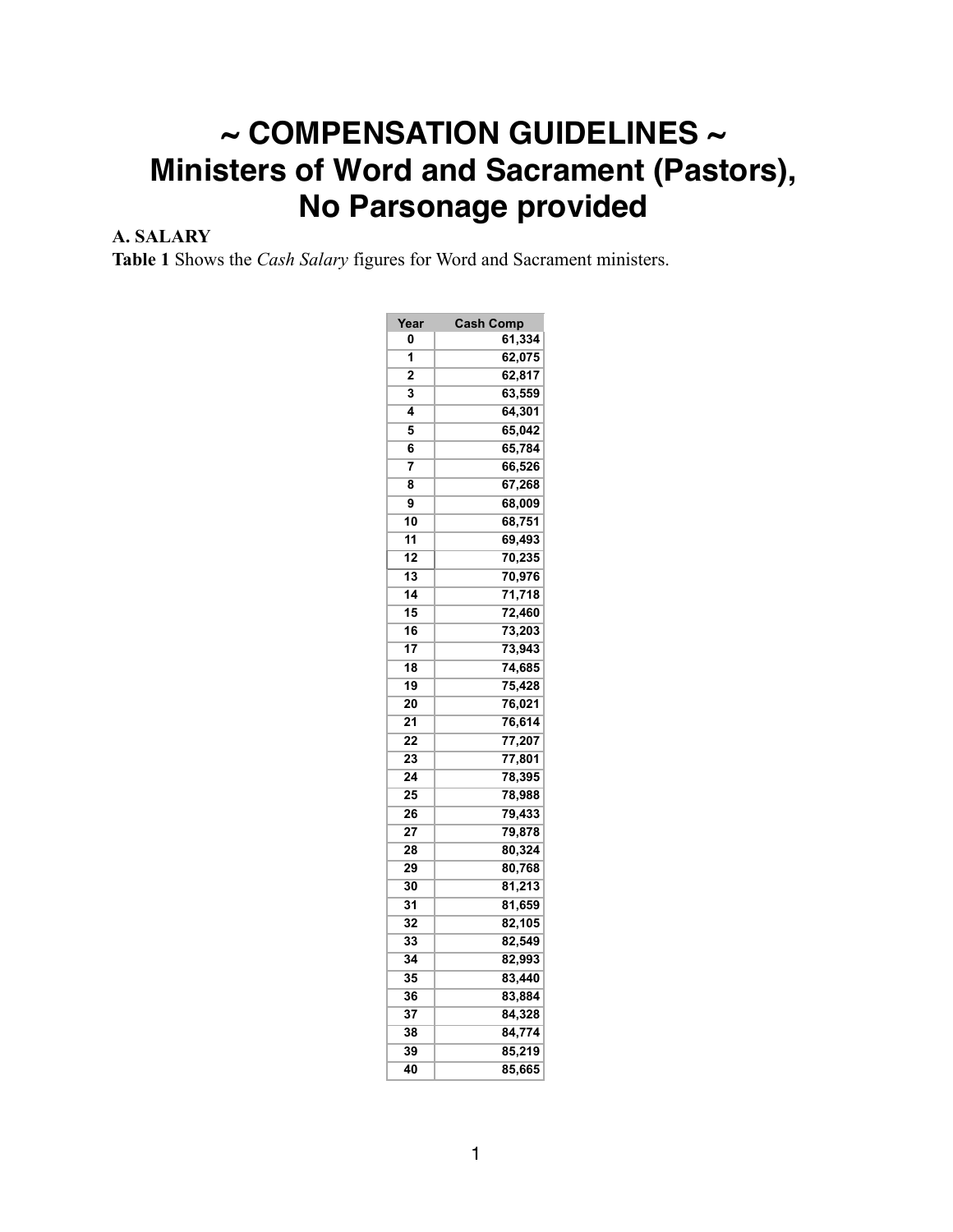Notes about this table. The column labeled "Cash compensation" is what the pastor will actually be paid. In this document it is equal to "Defined Compensation" which is a technical term used by Portico, the ELCA health coverage provider. It includes all compensation to the pastor and is used to calculate the cost of the pastor's pension and health care plan. The Defined Compensation is the same for all pastors, parsonage or not, however when no parsonage is offered Defined and Cash Salary are the same. More detailed calculations that explain how this table is constructed can be found in APPENDIX A.

#### **HOUSING ALLOWANCE**

United Sates tax law allows pastors to report part of their salary as Housing Allowance. The benefit to the pastor is that the Housing Allowance is not taxable for income tax purposes, however, any portion of the allowance not spent on housing purposes is considered taxable income and that the pastor will be expected to pay taxes on that amount. The amount of Housing allowance is negotiated with the pastor and designated by the church council or congregation. It is important to note that Housing Allowance is not added to the Compensation in Table 1 above. Rather, it is a declaration that part of the pastor's salary will be used for housing purposes. Pastors should seek advice from tax professional to discover what can be included in Housing Allowance but typically it is the cost of the mortgage, utilities, and repairs, but it is not necessarily limited to these.

Housing Allowance is only available to a specific number of professions in specific situations. Congress chose to add Clergy to that number. The benefit to the congregations is that salaries can be kept reasonable as tax benefits increase real income.

#### **SELF-EMPLOYMENT COMPENSATION ALLOWANCE (SECA)**

Congregations should provide a minimum allowance that corresponds to the employer portion of social security taxes (7.65% of salary plus Housing Allowance for 2021). Congregations may further choose to provide for some or all of the remaining social security taxes (7.65% for 2021). The IRS considers any SECA as salary and should be reported as such by the pastor.

#### **AUTOMOBILE EXPENSES**

When a pastor is required to use her/his automobile in carrying out his/her ministry and responsibilities, the use of the automobile should be considered a business expense of the congregation. The congregation may negotiate with the pastor to:

1. Lease or purchase an automobile for use by the pastor and pay all related expenses; or 2. Pay a cents-per-mile reimbursement for actual business miles driven at the current IRS rate when the pastor uses his or her automobile (Check the IRS website at www.irs.gov for the latest mileage reimbursement rate.); or

3. Pay the pastor an equal monthly allowance sufficient which is reported to the IRS as taxable income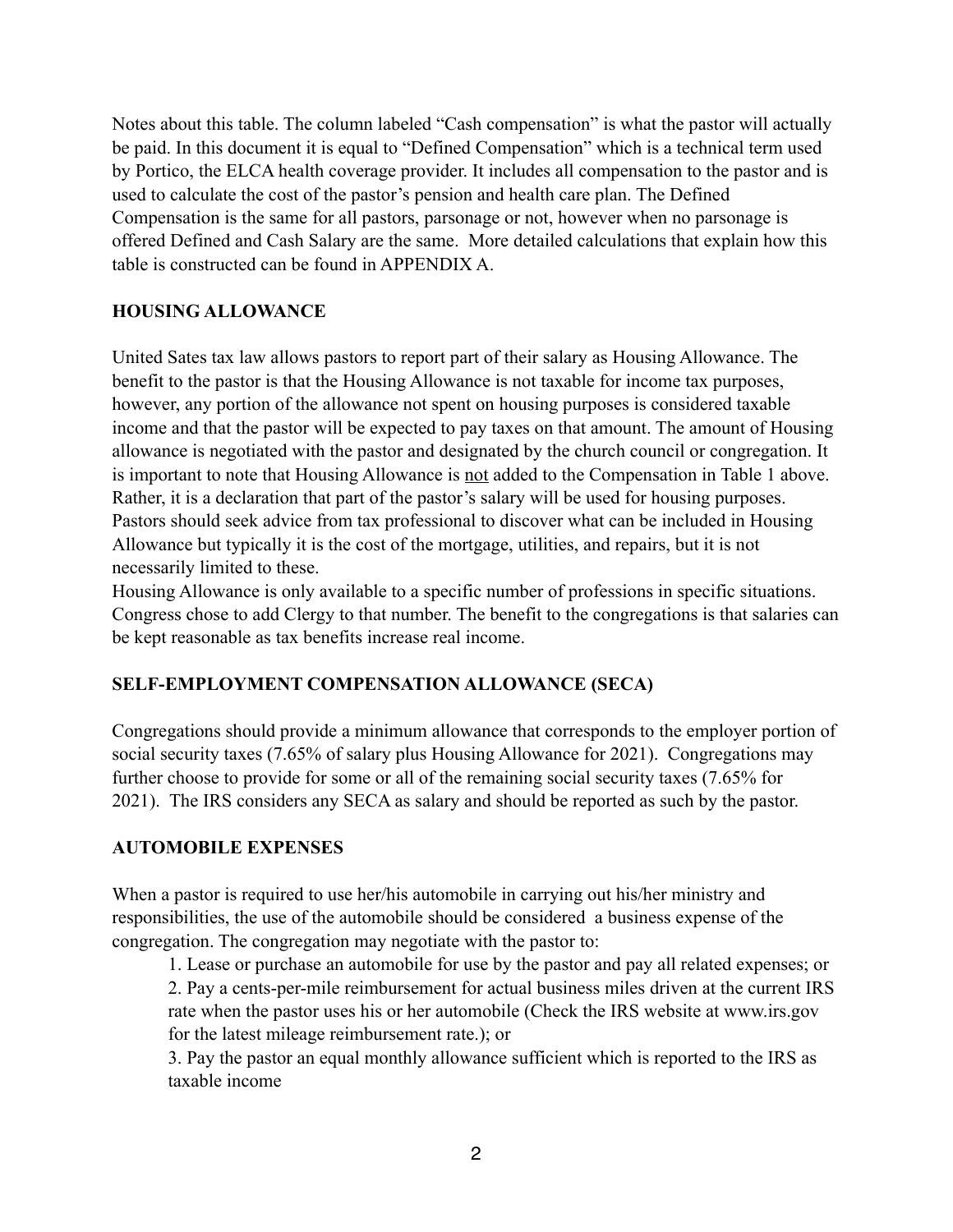**It is recommended that the congregation budget \$3,000/ year as Automotive Expenses, depending on local conditions.**

#### **PROFESSIONAL EXPENSES**

Professional expenses include books, professional journals, magazines, vestments and other costs that are necessary for the pastor to carry on an effective ministry in the congregation. The congregation may negotiate with the pastor to either:

1. Pay all professional expenses as they occur with no maximum; or

2. Pay all professional expenses as they occur up to a maximum allowance; or

3. Establish an expense allowance paid in equal monthly installments which must be reported as taxable income.

#### **It is recommended that the congregation budget professional expenses in the amount:**

#### **\$400/ year — professional expenses**

Congregations may want to consider increasing professional expense allowances at certain times, such as after a move or during periods of increased continuing education. It shall be understood that purchases are the property of the pastor.

#### **CELL PHONE ALLOWANCE**

It is common today that the pastor is reachable by cell phone and that, in fact, much of the phone communication between pastor and the congregation will take place via cell service. As a result, the congregation needs to compensate the pastor for the use of their cell phone plan.

#### **It is necessary that the congregation budget communication expenses in the amount:**

#### **\$1200/ year — single line cost of cell service. (\$100 per month)**

#### **CONTINUING EDUCATION ALLOWANCE**

Continuing education is an investment in the ministry of our pastors. It is important for pastors to improve or acquire skills, and experience personal and professional growth for a more effective ministry. The ELCA recommends that pastors have a minimum of 50 contact hours of continuing education per year. In addition to vacation, therefore, congregations are encouraged to make available at least two weeks per year (including two Sundays) for pastors to engage in continuing education.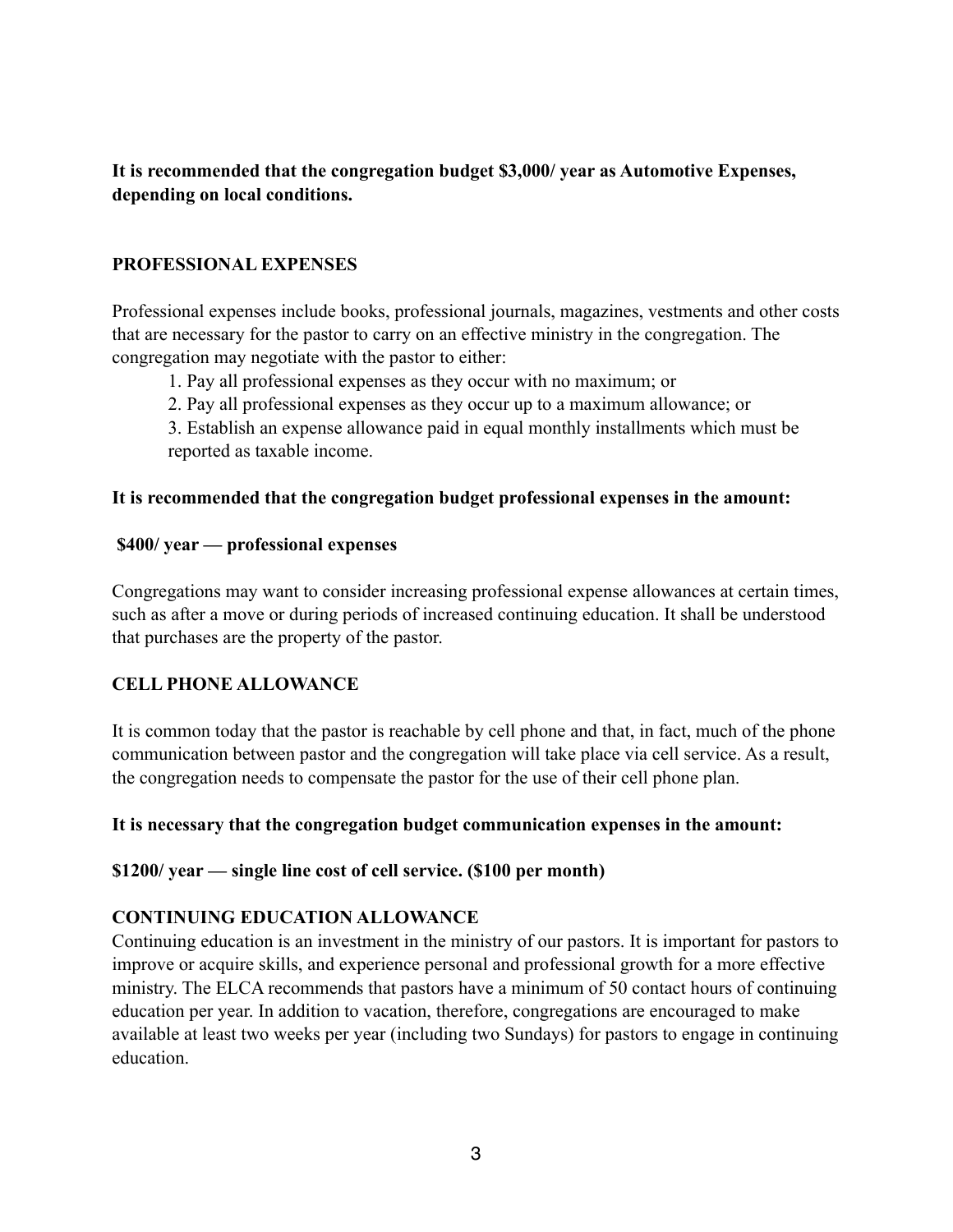**It is recommended that the congregation budget a minimum of \$1,200 per year** to assist the pastor in meeting the costs of tuition, books, supplies, travel and living expenses while on educational leave, as well as continue the pastor's regular compensation.

Continuing education time and allocated funds accrue to an individual pastor in relation to a call in a particular congregation. When a pastor leaves that specific call, accrued continuing education time and funds are forfeited. Additionally, continuing education time and funds may not be transferred to a pastor who replaces a pastor in a place where such time has accrued.

## **PENSION, HEALTH, SURVIVOR AND DISABILITY BENEFITS**

Congregations shall sponsor the pastor in the Pension and Other Benefits Program of the ELCA, Portico Benefit Services, which provides retirement, disability, survivor, and medical-dental coverage. Sponsorship will include medical-coverage for the pastor's spouse and children unless they have other employer-provided group medical insurance coverage and the pastor consents to waiving medical-dental coverage for them under the ELCA program.

Portico currently offers a range of plans to best match the pastor's healthcare needs. Some plans offer a healthcare spending account that allows both the pastor and the congregation to set aside money the pastor can spend on any medical expenses. Whichever plan the pastor believes is best fit to the pastor's family, **the congregation should budget for Portico's GOLD level coverage, regardless of which plan the pastor chooses.**

As pastors and their covered spouses age they will eventually enter Medicare. Before this happens, the congregation is strongly urged to contact Portico Benefit Services and negotiate a plan for both pastor and family to be properly covered, including Medicare gap coverage.

Portico Benefit Services adjusts contribution rates annually based on current economic and regional realities. The board sends a letter to each congregation in mid-August that delineates the figures for the next year. The most current contribution rates may be also acquired by visiting the Board of Pensions web site and following the instructions for its easy-to-use contribution rate calculator at http://www.porticobenefits.org. Portico Benefit Services is happy to answer questions about their benefits programs. Call them at their Service Center at 1-800-352-2876 or 1-612-333-7651.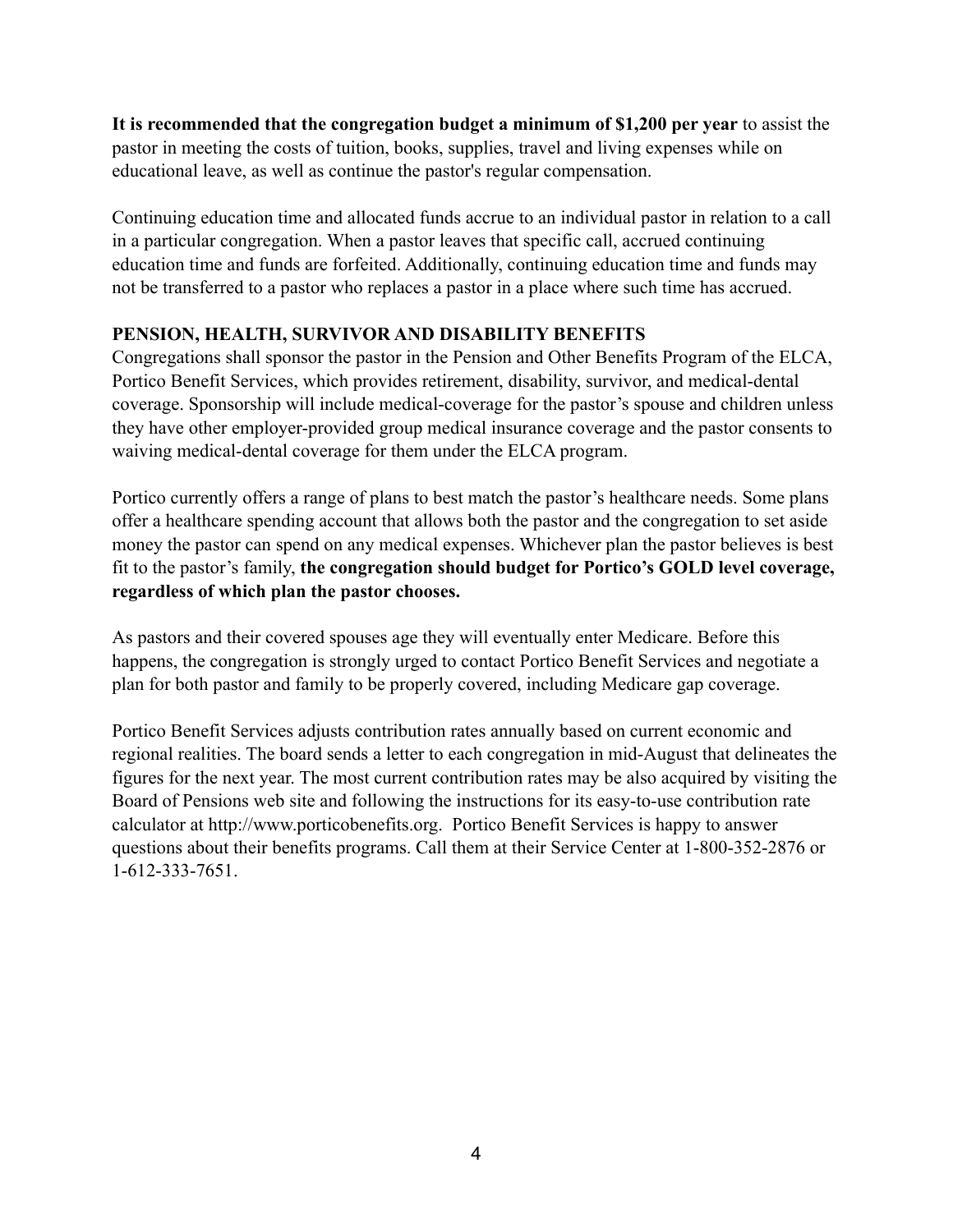#### **AN EXAMPLE**

As an example let us consider a congregation which is calculating the salary and cost of a pastor's ministry who is 40 years old and a 12 year veteran. Using the figures in Table 1., they would arrive with the following.

|                                   | <b>Negotiated Comp</b> |                            |        |
|-----------------------------------|------------------------|----------------------------|--------|
| Salary & Housing                  |                        |                            |        |
| Salary                            | 70,235                 |                            |        |
| <b>Housing Allow</b>              |                        | Designated by Cong. 15,056 |        |
| FICA Reimb/ SECA                  |                        | Declared by Cong.          | 4,991  |
| Total Salary                      | 70,235                 | Guideline                  | 70,235 |
|                                   |                        |                            |        |
| <b>Benefits</b>                   |                        |                            |        |
| Health & Pension                  | 30,470                 |                            |        |
| <b>Continuing Education</b>       | 2,000                  | Guideline                  | 1,200  |
| <b>Professional Exp</b>           | 1,600                  | Guideline                  | 1,600  |
| Automobile Exp                    | 3.000                  | Guideline                  | 3,000  |
| Total                             | 37,070                 |                            |        |
| Total Expense to the Congregation | 107,305                |                            |        |

#### **TABLE 2: A SIMPLE SALARY STATEMENT:**

In this example, the congregation has chosen to designate \$15,056 as a Housing Allowance. This designation has to be made by a meeting of council or congregation that sets this amount by a recorded motion in the meeting. This can easily be done at adoption of Congregational Budget. Here, a SECA of \$4,991 has also been designated.

This congregation chose to budget \$2,000 to invest in its pastor's continuing education. They also chose to use the recommended amounts for professional expenses and cellphone usage, as well as for the Automobile Allowance.

In this example, the pastor has a family so the congregation has contacted Portico and has been quoted a cost of medical, pension, and survivor benefits of \$30,470. The total for the pastoral ministry budget line in this congregation would then be: \$107,305.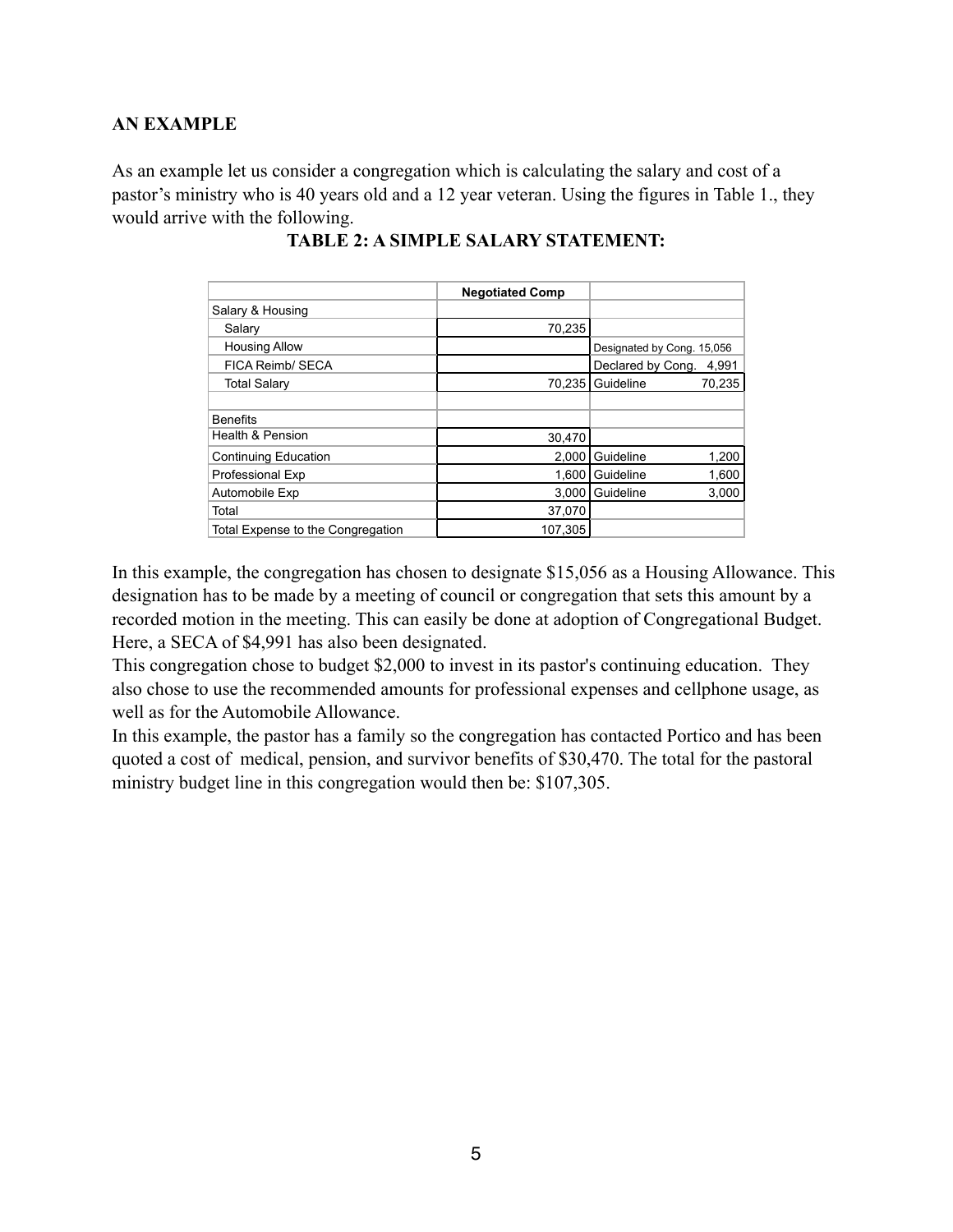## **DETAILED CALCULATIONS**

Though the above example is sufficient for understanding the salary of the pastor further detail is needed for the **congregation's treasurer**. Here the salary is broken down further so the proper filings with the internal Revenue Service can be made and so that the proper contributions to Portico can be calculated. Note: The column Headings and calculations here rely on the figures in **APPENDIX A**. Please consult the Appendix for further information how they are arrived at. **TABLE 3: DETAILED SAMPLE CALCULATION**

| Ln | Item                                            | <b>Calculations</b> | <b>Negotiate</b><br>d Comp | <b>Guideline</b> | <b>Comment</b>                                                                     |
|----|-------------------------------------------------|---------------------|----------------------------|------------------|------------------------------------------------------------------------------------|
|    | <b>Preliminary Calculations</b>                 |                     |                            |                  |                                                                                    |
| 1. | Guideline Total Salary                          | 70,235              | 70,235                     | 70,235           |                                                                                    |
|    | 2 Housing Allowance                             | 15,056              | (15,056)                   |                  | Based on (negotiated) percentage<br>of guidelines salary. (30% in this<br>example) |
|    | 3 FICAReimb (SECA)                              | 4,991               | (4,991)                    |                  | Recommended: 7.65% of Line 10                                                      |
| 41 | <b>Initial Base Salary</b>                      |                     | 50,188                     |                  | Subtract Lines 2 & 3 from Line 12                                                  |
|    |                                                 |                     |                            |                  |                                                                                    |
|    | <b>Negotiated Base Cash Salary Calculations</b> |                     |                            |                  |                                                                                    |
|    | 5   Initial Base Salary                         | 50,188              | 50,188                     |                  | Copied from Line 4                                                                 |
|    | 6 Merit Increase                                | 0                   | 0                          |                  |                                                                                    |
| 71 | Local Cost of Living Adj                        | 0                   | 0                          |                  |                                                                                    |
|    | 8 Additional Negotiated Salary                  | $\Omega$            | $\Omega$                   |                  |                                                                                    |
|    | 9 Negotiated Base Salary                        | 50188               | 50188                      |                  | Sum: Lines 5 to 8                                                                  |
|    |                                                 |                     |                            |                  |                                                                                    |
|    | <b>Final Salary Calculations</b>                |                     |                            |                  |                                                                                    |
|    | 10 Negotiated Base Salary                       | 50188               |                            |                  |                                                                                    |
|    | 11 Housing Allowance                            | 15,056              |                            |                  | (copied from Line 2)                                                               |
|    | 12 Salary plus Housing Allowance                |                     | 65244                      |                  | Sum: of Lines 10 and 11                                                            |
|    | 13 FICAReimb (SECA)                             | 4,991               | 4,991                      |                  | (copied from Line 3)                                                               |
|    | 14 Cash Compensation (= Annual Cash Salary)     |                     | 70235                      |                  | Sum: Lines 12 and 13                                                               |
|    | 15 Defined Compensation (for Portico)           |                     | 70235                      |                  | Sum: Lines 12 and 13                                                               |
|    | 16   IRS Taxable Compensation                   | 55179               |                            |                  | Sum: Lines 10 and 13                                                               |
|    |                                                 |                     |                            |                  |                                                                                    |
|    | 18 Benefits                                     |                     |                            |                  |                                                                                    |
| 19 | Health & Pension                                | 30,470              |                            |                  | Recommended: Portico Gold, 10%<br>Retirement using Line 15                         |
| 20 | <b>Continuing Education</b>                     | 2.000               |                            | 1.200            |                                                                                    |
| 21 | <b>Professional Exp</b>                         | 1,600               |                            | 1,600            |                                                                                    |
| 22 | Automobile Exp                                  | 3,000               |                            | 3,000            |                                                                                    |
| 23 | <b>Total Benefits</b>                           |                     | 37,070                     |                  |                                                                                    |
|    | 24 Total Compensation                           |                     | 107305                     |                  | Sum: Lines 14 and 23                                                               |

Notes:

**SECA** is based on Negotiated Base Salary (line 10) + Housing Allowance (Line 11) **Taxable Compensation**: Negotiated Base Salary (Line 10) + SECA (Line 13) **Defined Compensation** (Portico uses this figure to calculate Health and Retirement benefits: Negotiated Base Salary (Line 10) + Housing Allowance (Line 11) + SECA (Line 13)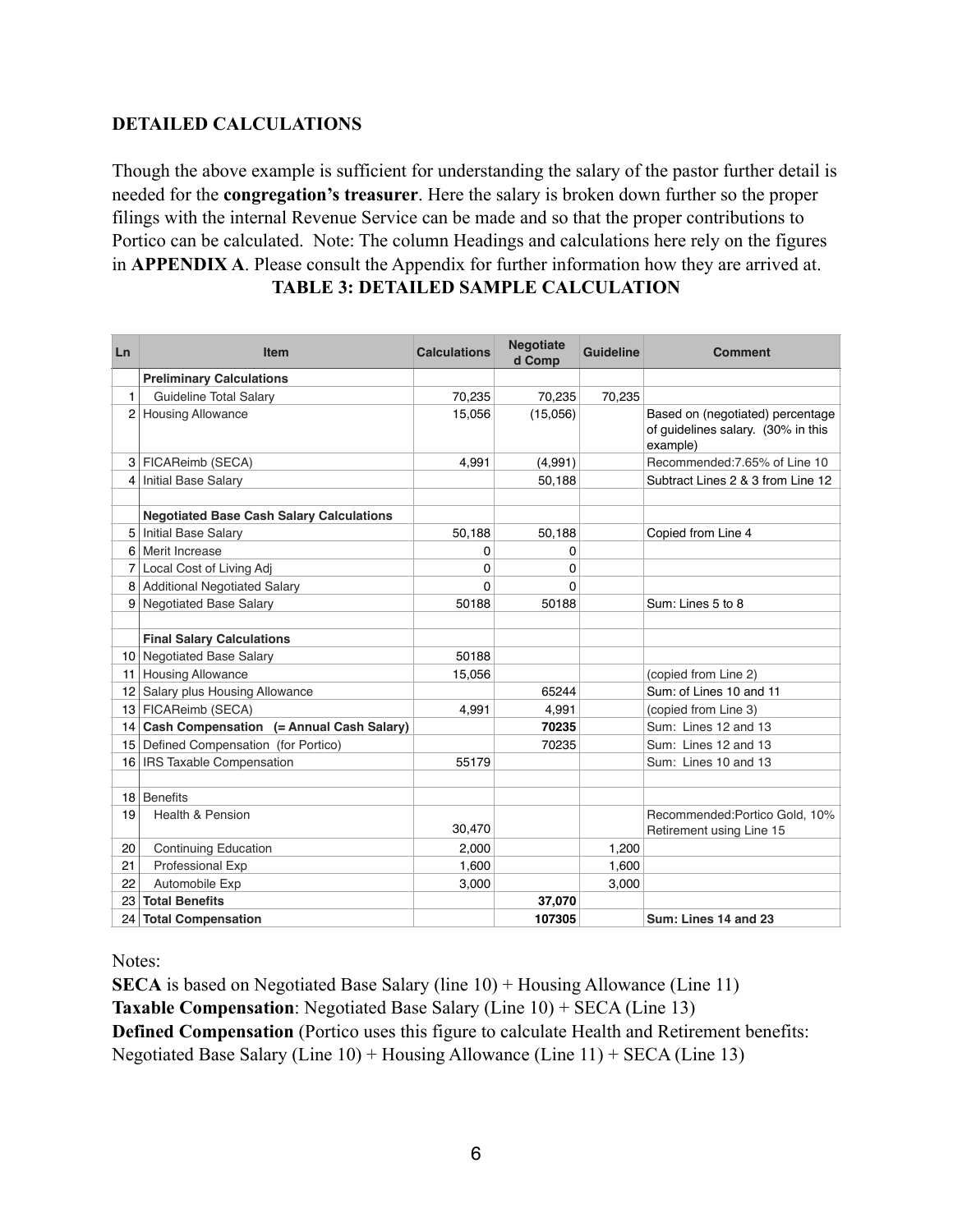#### **OTHER CONSIDERATIONS**

Our congregations come in many sizes, yet these guidelines use years of service as the prime factor of setting the salary of the pastor. This is so because different size congregations require different skill sets, though these skill sets overlap to a certain degree. A larger congregation or one that finds itself financially well blessed might well afford to pay its pastors a higher salary than proposed in this document and can add an additional amount to line 5 in Table 3. Such a congregation is urged to prayerfully do exactly that.

When a vacancy occurs in a staff ministry the remaining rostered leaders are naturally asked to shoulder extra duties and work extra hours to sustain the ministry of the congregation. At such time a bonus for extra work is appropriate and needs to be added to the remaining rostered leaders' salaries for the duration of the vacancy.

Staff ministries require further consideration by the congregation. Invariably, one pastor is designated as the "lead pastor." The congregation should strongly consider paying the lead pastor at a rate equal or higher than the associate(s). For example: A newly called lead pastor with less experience may share ministry with a more experienced associate pastor.

The Southern Ohio Synod territory is economically highly diverse. In 2020 the Bureau of Labor Statistics reported that the average weekly wage in the synod's territory ranged from \$607 at the low end to \$1,307 at the high end. The guidelines here offered are aimed at the average Lutheran pastor in Ohio. Both pastor and congregation need to look seriously and with prayer at the local realities to determine whether the call to and of the congregation is affordable or feasible.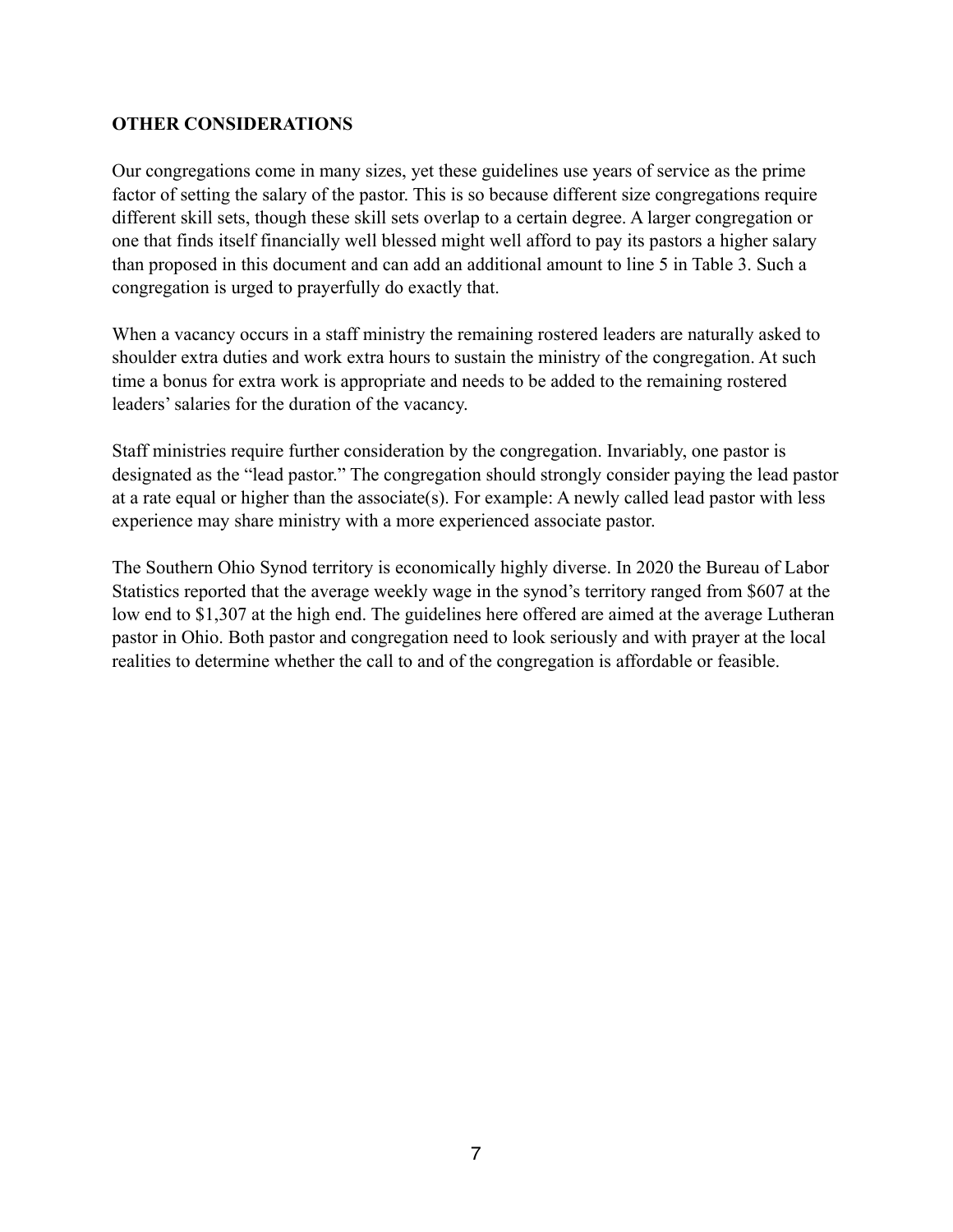#### **SUPPORTING ROSTERED MINISTERS HEALTH AND WELLBEING**

The church recognizes that its Rostered Ministers are gifts from God and, like all such gifts, require careful stewardship. Such care is the responsibility of every expression of the church. This section discusses the ways in which the congregation cares for its Rostered Ministers, and promotes the careful stewardship of their energies and gifts. Such careful stewardship is intentional care not only of the rostered minister, but also of the congregation and the larger church. People grow best in their discipleship in healthy congregations, and are best served by healthy leaders.

## **HEALTHY LEADERS: Resilient Leaders Shape Healthy Faith Communities**

Healthy, resilient leaders shape healthy, resilient faith communities. Congregation members and organizations are called upon to provide their leaders with sustainable livelihoods as well as time to tend their well-being.

- The ELCA has long advocated for a careful stewardship of our Rostered Ministers' health and wholeness. As stated on the ELCA website regarding health and wellness: "Physical and mental health is an essential component of a Christian vocation and is God's intention for every human being. It is vital to our well-being and helps strengthen relationships and enhance our Christian service in our communities and world. Promoting good health is our shared endeavor with God, just as caring for our neighbor's health is an expression of Christian love and service."
- Many Rostered Ministers suffer from stress, overweight, high blood pressure and/or high cholesterol, much of which stems from their vocational responsibilities. These unhealthy conditions not only reduce their effectiveness and quality of life, but also contribute directly to the rising cost of the congregation's cost for healthcare benefits.
- To ensure healthy ministers and to help control rising insurance costs, Rostered Ministers are encouraged to participate in Portico's annual wellness program.
- Rostered Ministers and congregations are encouraged to work together to identify methods of safeguarding and improving the physical, emotional, social, intellectual, vocational, and spiritual health and well-being of their Rostered Ministers.
- Such a discussion should define specific and mutually beneficial practices that respect a rostered minister's personal time, establish reasonable work schedules, and encourage a healthy lifestyle.
- Additionally, congregations are encouraged to promote self-care to ensure healthy
- congregations and healthy leaders.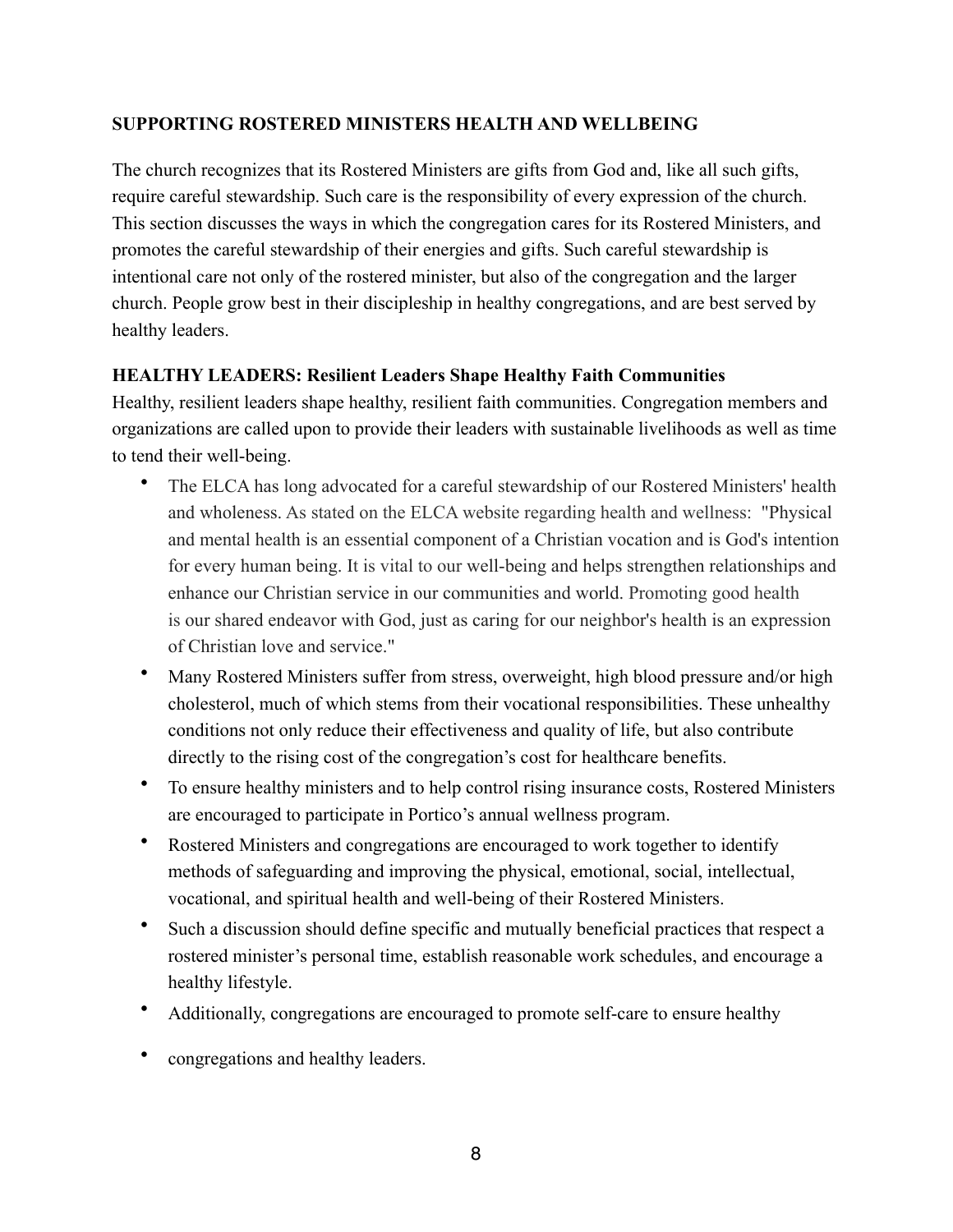## **WORK WEEK**

It often seems that the work of ministry is "never done" and that there are never enough hours in the week. However, Rostered Ministers, like anyone else, need time off from work to replenish and re- energize.

- Rostered Ministers should have two full days off per week. These days off should be granted and encouraged to be free from ministry-related responsibilities.
- For the well-being of the rostered minister and health of the congregation, Rostered Ministers should not schedule work that exceed 50 hours in a single work week.
- The rostered minister's schedule (days/hours) may be negotiated as necessary.

### **HOLIDAYS**

The responsibilities of Rostered Ministers often means that they are unable to take advantage of the three-day weekends and other holidays, such as Christmas and Easter, that most other people are able to observe.

- It is recommended, therefore, that the nine to eleven holidays observed by the general public, plus three floating personal days, should be designated as observed holidays by the congregation.
- Considerations should then be given, and Rostered Ministers should be encouraged, to take these days off at another time during the week whenever they cannot be observed because of pastoral responsibilities.

## **VACATION**

- A minimum of four weeks of paid Vacation (including four Sundays) per year is recommended.
- Additional vacation time may be considered and negotiated between the rostered minister and their congregation.

## **CONTINUING EDUCATION, PERSONAL LEAVE FOR FAITH, AND SABBATICAL LEAVE**

Rostered Ministers shall engage in Continuing Education each year. This time is for both professional and personal faith formation and development for more effective ministry.

- The ELCA recommends 50 contact hours each year for Continuing Education.
- This time is in addition to any other vacation time and should include two-weeks per year, including two Sundays.

Other time for Personal Leave for Faith or Sabbatical Leave may be offered by the Congregation for all Rostered Ministers.

• For Rostered Ministers serving in the Southern Ohio Synod please see the Personal Leave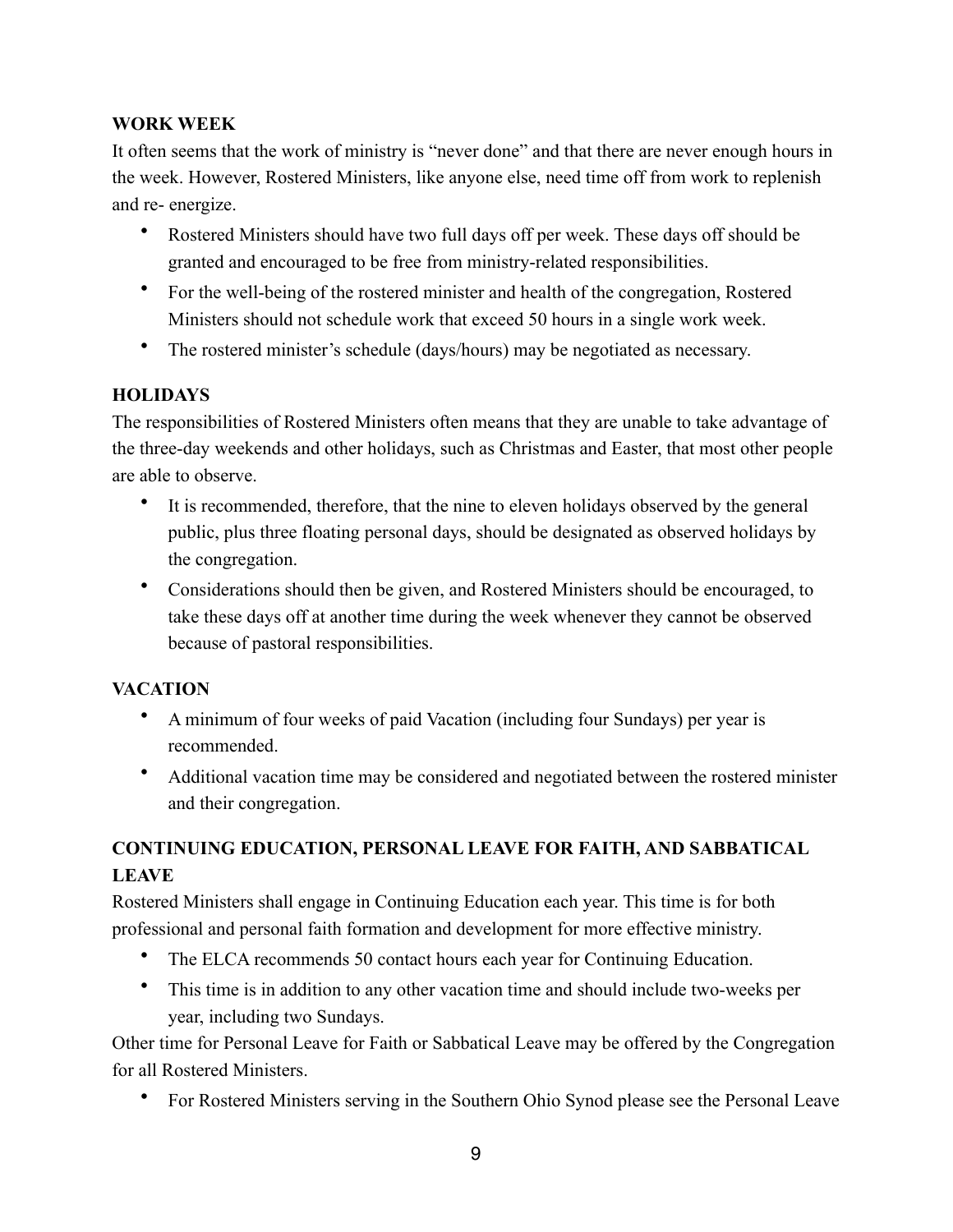for Faith for guidance in planning for this special time away for faith renewal.

- Personal Leave for Faith for faith renewal is designed to offer means for planning for time away for faith renewal in congregations that do not have Sabbatical leave policies or for whom extended leave may not feasible.
- Personal Leave for Faith is as a means for faith renewal and does not override any Sabbatical leave policies a congregation may already have in place.
- Some congregations offer guidelines for Sabbatical Leave for Rostered Ministers. This time away is to negotiated and planned in these congregations between the Councils and the Rostered Ministers.

### **HEALTH AND FAMILY LEAVE**

Rostered Ministers shall be provided with six work-weeks (additional time may be negotiated) of paid leave, per year, with full salary and benefits for any of the following reasons:

- For the birth of a child, and to care for the newborn child,
- For the adoption of a child, and to care for the newly adopted child,
- For the care of an immediate family member with a serious health condition, and
- For a personal serious health condition in which the rostered minister is unable to work,
- Bereavement Leave to grieve and heal from the loss of a family member. \* \*Rostered Ministers self-care is important to maintaining personal and professional health, therefore, it is recommended that Rostered Ministers take one week to ten days, per incident.

## **CHURCHWIDE AND OTHER COMMITMENTS**

It is important to remember that Rostered Ministers are called by and to the whole church for service in both the church and in the world; this is the connectional nature of our church, serving together.

- Rostered Ministers may be called to serve in ways that take them beyond the congregation.
- Examples may include church-related activities such as serving as a Bible study leader or chaplain at a church camp, or on a synodical or ELCA committee or task force.
- In any case, this "extended ministry" should be carefully and prayerfully considered with the congregation council so that these duties do not disrupt the care for the congregation.
- This time should be regarded as an extension of the congregation's ministry and should not be considered as vacation time.
- Additional responsibilities outside the congregation may include, National Guard/ Reserve duty, or a teaching assignment at a college or seminary, are not seen as an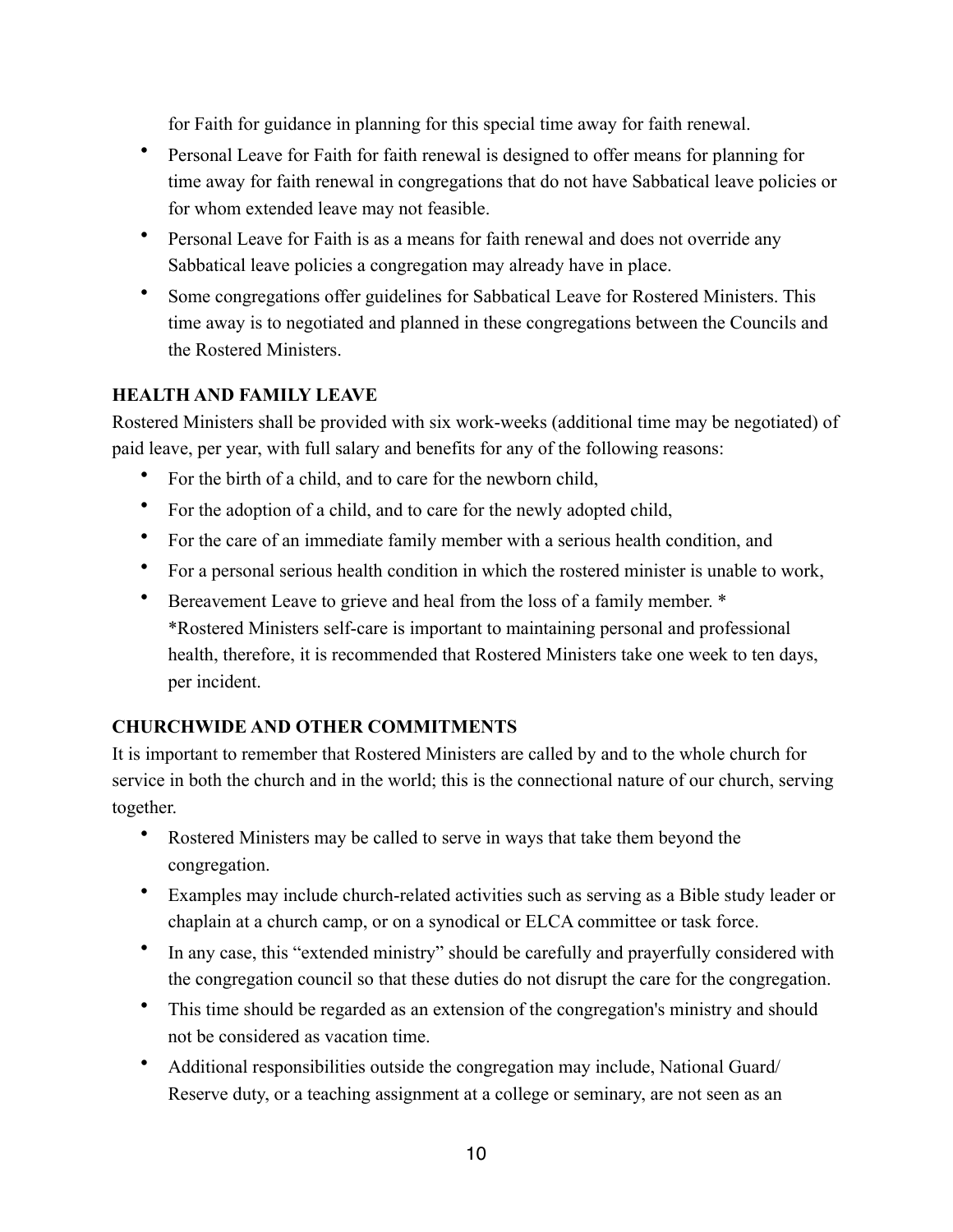extension of the congregational ministry, but a personal responsibility of the rostered minister.

• These responsibilities are often not negotiable in time and scope. The rostered minister and the ministry setting will need to address these in a case-by-case basis to ensure that leadership and pastoral care coverage is available during these times.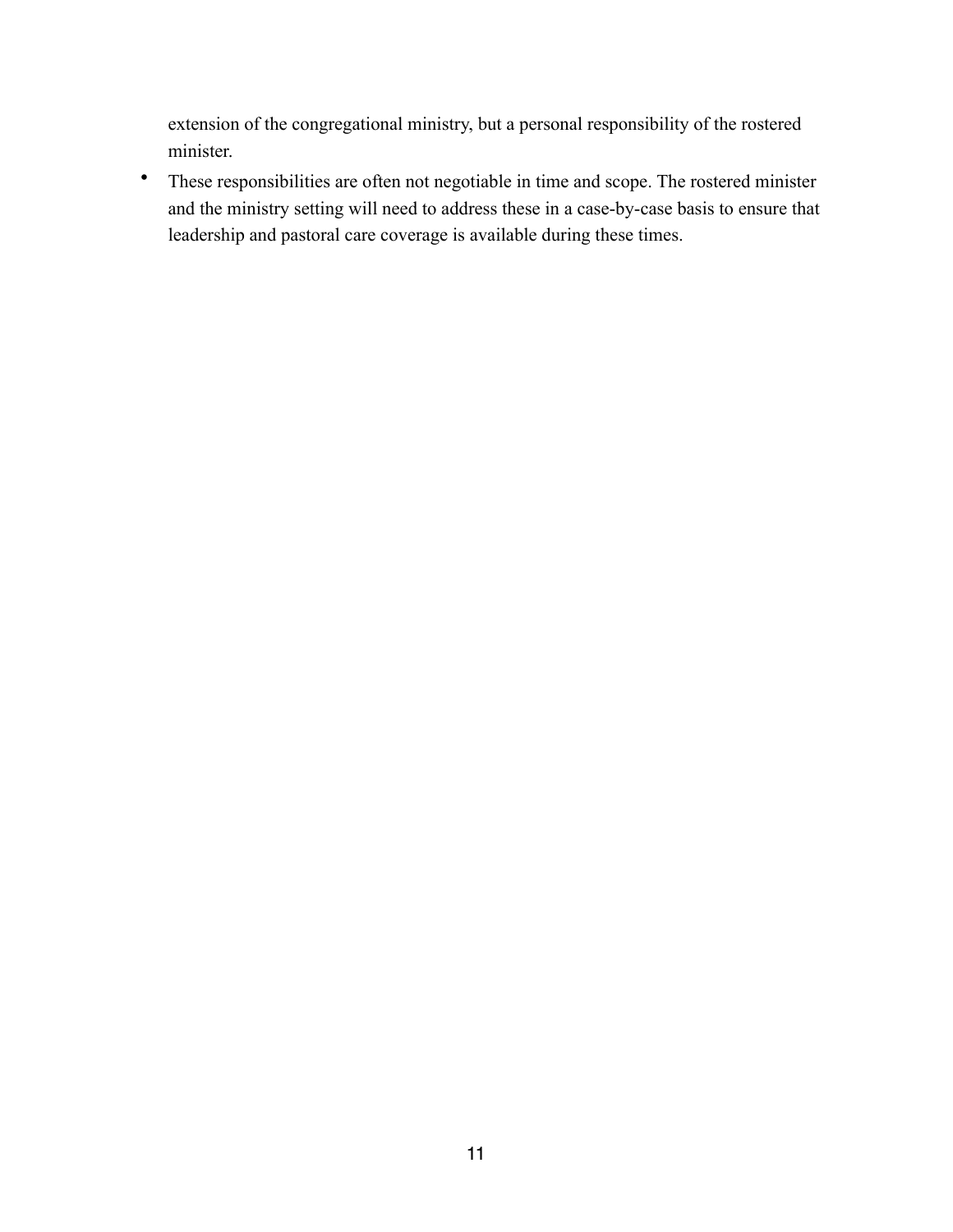## **APPENDIX A.**

# Detailed Computations

|                         |             | Housing          |             |                     |                  |
|-------------------------|-------------|------------------|-------------|---------------------|------------------|
| Year                    | <b>Base</b> | Allowance        | <b>SECA</b> | <b>Defined Comp</b> | <b>Cash Comp</b> |
| 0                       | 43,828      | 13,148<br>13,307 | 4,358       | 61,334              | 61,334           |
| 1                       | 44,357      |                  | 4,411       | 62,075              | 62,075           |
| 2                       | 44,887      | 13,466           | 4,464       | 62,817              | 62,817           |
| 3                       | 45,418      | 13,625           | 4,516       | 63,559              | 63,559           |
| 4                       | 45,948      | 13,784           | 4,569       | 64,301              | 64,301           |
| 5                       | 46,477      | 13,943           | 4,622       | 65,042              | 65,042           |
| 6                       | 47,008      | 14,102           | 4,674       | 65,784              | 65,784           |
| $\overline{\mathbf{r}}$ | 47,538      | 14,261           | 4,727       | 66,526              | 66,526           |
| 8                       | 48,068      | 14,420           | 4,780       | 67,268              | 67,268           |
| 9                       | 48,597      | 14,579           | 4,832       | 68,008              | 68,008           |
| 10                      | 49,128      | 14,738           | 4,885       | 68,751              | 68,751           |
| 11                      | 49,658      | 14,897           | 4,938       | 69,493              | 69,493           |
| 12                      | 50,188      | 15,056           | 4,991       | 70,235              | 70,235           |
| 13                      | 50,718      | 15,215           | 5,043       | 70,976              | 70,976           |
| 14                      | 51,248      | 15,374           | 5,096       | 71,718              | 71,718           |
| 15                      | 51,778      | 15,533           | 5,149       | 72,460              | 72,460           |
| 16                      | 52,309      | 15,692           | 5,202       | 73,203              | 73,203           |
| 17                      | 52,838      | 15,851           | 5,254       | 73,943              | 73,943           |
| 18                      | 53,368      | 16,010           | 5,307       | 74,685              | 74,685           |
| 19                      | 53,899      | 16,169           | 5,360       | 75,428              | 75,428           |
| 20                      | 54,323      | 16,296           | 5,402       | 76,021              | 76,021           |
| 21                      | 54,746      | 16,423           | 5,444       | 76,613              | 76,613           |
| 22                      | 55,170      | 16,551           | 5,486       | 77,207              | 77,207           |
| 23                      | 55,595      | 16,678           | 5,528       | 77,801              | 77,801           |
| 24                      | 56,019      | 16,805           | 5,571       | 78,395              | 78,395           |
| 25                      | 56,443      | 16,932           | 5,613       | 78,988              | 78,988           |
| 26                      | 56,761      | 17,028           | 5,644       | 79,433              | 79,433           |
| 27                      | 57,079      | 17, 123          | 5,676       | 79,878              | 79,878           |
| 28                      | 57,397      | 17,219           | 5,708       | 80,324              | 80,324           |
| 29                      | 57,715      | 17,314           | 5,739       | 80,768              | 80,768           |
| 30                      | 58,033      | 17,409           | 5,771       | 81,213              | 81,213           |
| 31                      | 58,351      | 17,505           | 5,802       | 81,658              | 81,658           |
| 32                      | 58,670      | 17,601           | 5,834       | 82,105              | 82,105           |
| 33                      | 58,987      | 17,696           | 5,866       | 82,549              | 82,549           |
| 34                      | 59,305      | 17,791           | 5,897       | 82,993              | 82,993           |
| 35                      | 59,624      | 17,887           | 5,929       | 83,440              | 83,440           |
| 36                      | 59,941      | 17,982           | 5,961       | 83,884              | 83,884           |
| 37                      | 60,259      | 18,077           | 5,992       | 84,328              | 84,328           |
| 38                      | 60,577      | 18,173           | 6,024       | 84,774              | 84,774           |
| 39                      | 60,895      | 18,268           | 6,055       | 85,218              | 85,218           |
| 40                      |             | 18,364           | 6,087       | 85,665              | 85,665           |
|                         | 61,214      |                  |             |                     |                  |

When the Taskforce on Compensation calculates the salaries for Word and Sacrament Ministers